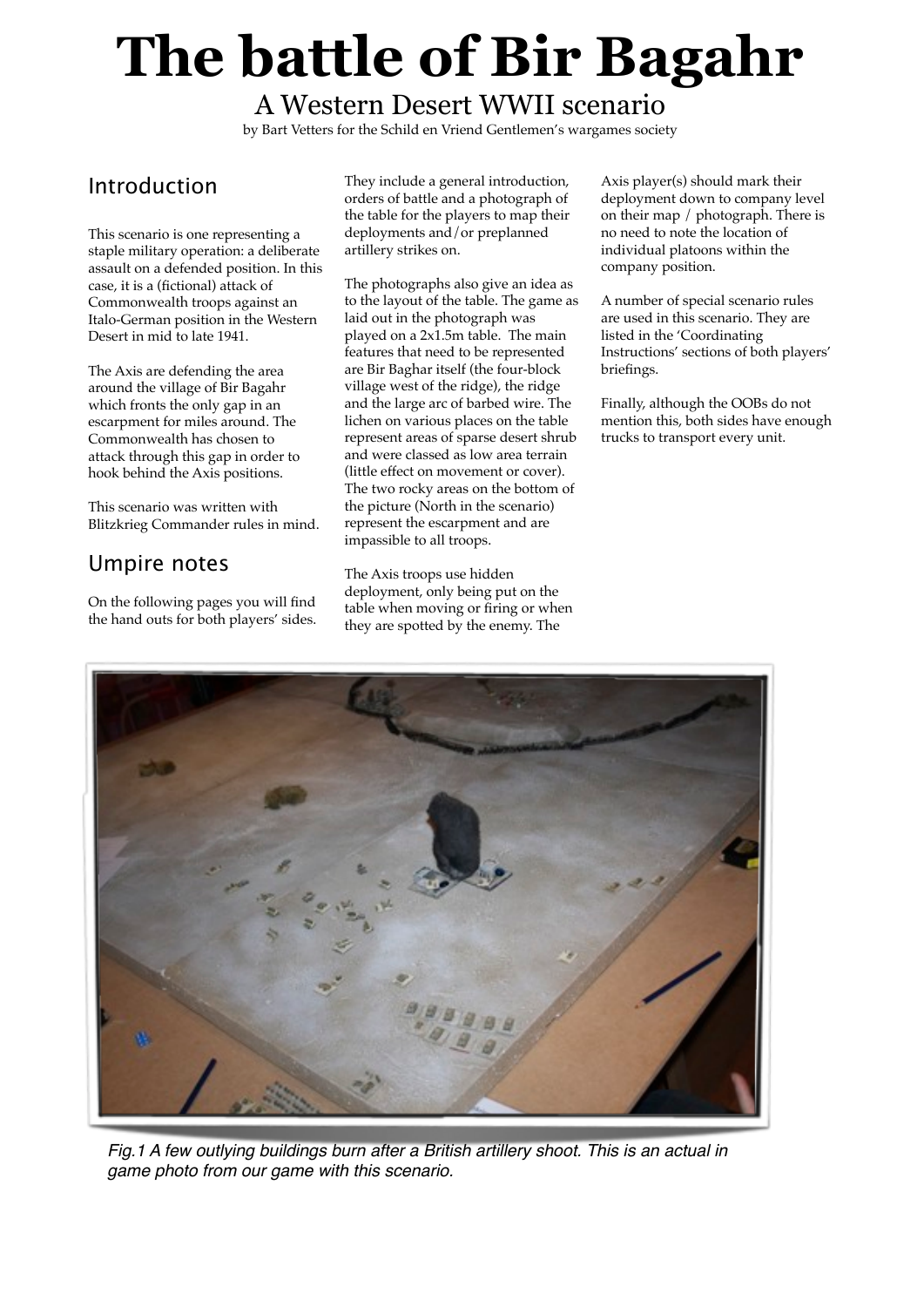## **The battle of Bir Bagahr**

Axis player briefing

#### Situation

You are Major Guiseppe Barbieri, commanding a composite battlegroup of the Trieste Motorized division, Il Duce's finest. You have been stationed in the Bir Bagahr area, which is instrumental in protecting the strategic flank of the Axis positions in Cyrenaica. The enemy is expected to open a new offensive and you are certain that your command will come under attack, as you block access to the only way through the coastal escarpment for vehicles.

With the limited resources at your disposal, you have dug in your troops as best as you can, but you feel that a lot more could have been done. Unfortunately, this is the second year of a long and strenuous campaign and it seems resources are stretched a bit thin.

Luckily, you have been promised the support of the army reserve, a German armoured Kampfgruppe led by a Major Stacheldraht, should you need it. You have no idea of the strength of this battlegroup however, nor how near to the front it is stationed.

### Orders

You are to defend the Bir Bagahr area with the aim of denying the enemy the use of the gap in the escarpment.

### Coordinating Instructions

Your position is protected by wire, as indicated on the map. You may not move the wire.

Before the game starts, you may reassign the AT guns in the Bersaglieri battalions to either another battalion or to the CiC. This reassignment is permanent for the duration of the game. If you assign an AT gun to another HQ (not the CiC), it uses that HQ's command rolls and automatically causes a -1 on that HQ's CV for all command rolls that include the AT gun. If you assign an

AT gun to the CiC, the -1 penalty does not apply -- the risk of ending your turn is deemed bad enough.

The Semovente company may start the game in a special 'reserve'



*Sketch by your Corps commander of the operational situation*

status. This means it is not attached to any HQ yet. When you wish to activate it, the CiC needs to make a successful command roll (no modifiers) and designate an HQ or himself for the Semovente battalion. The Semovente battalion then uses the command rolls of its new HQ. As long as it has not fired yet and is moving closer to its new HQ, the penalty for command distance is not applied for the Semovente company. Once it does anything else besides moving closer to its HQ, the penalty is applied as normal.

Before the game you may designate 2D6-2 points anywhere on the table. These points have been registered for artillery fire and any fire called in on them is automatically on target without having to roll for deviation.

You may deploy your troops anywhere north of the line through Bagahr and the ridge next to it, inclusive. The recce troops may be deployed anywhere on the board.

Your troops remain concealed until revealed (rules p.6). Use the supplied aerial recon photo of the battlefield to mark your deployment (down to company level)

All of your units except the recon elements (two Motorcycle platoons & 1 AB-41 platoon)count as being dug in until they move.

The recon elements may be deployed anywhere on the table. They are also allowed to pass through the wire

anywhere at no cost as long as they are not under fire by the enemy when they do so (it is assumed that they know where removable 'gates' are in the wire)

To call in KG Stacheldraht, you need to make a successful command roll. Once you do, KG Stacheldraht will arrive in 1D3 turns. KG Stacheldraht may enter anywhere on the northern edge of the table using Mobile Deployment (rules p.42).

### OOB

See attached data sheets.

Your command consists of the following major components:

3rd Bersaglieri Regiment 1st Battalion 3rd Battalion 123rd Infantry Regiment 2nd Battalion 123rd Semovente Company

### Victory Conditions

You win if at the end of the wargames evening, you remain in a position to contest passage of the escarpment gap.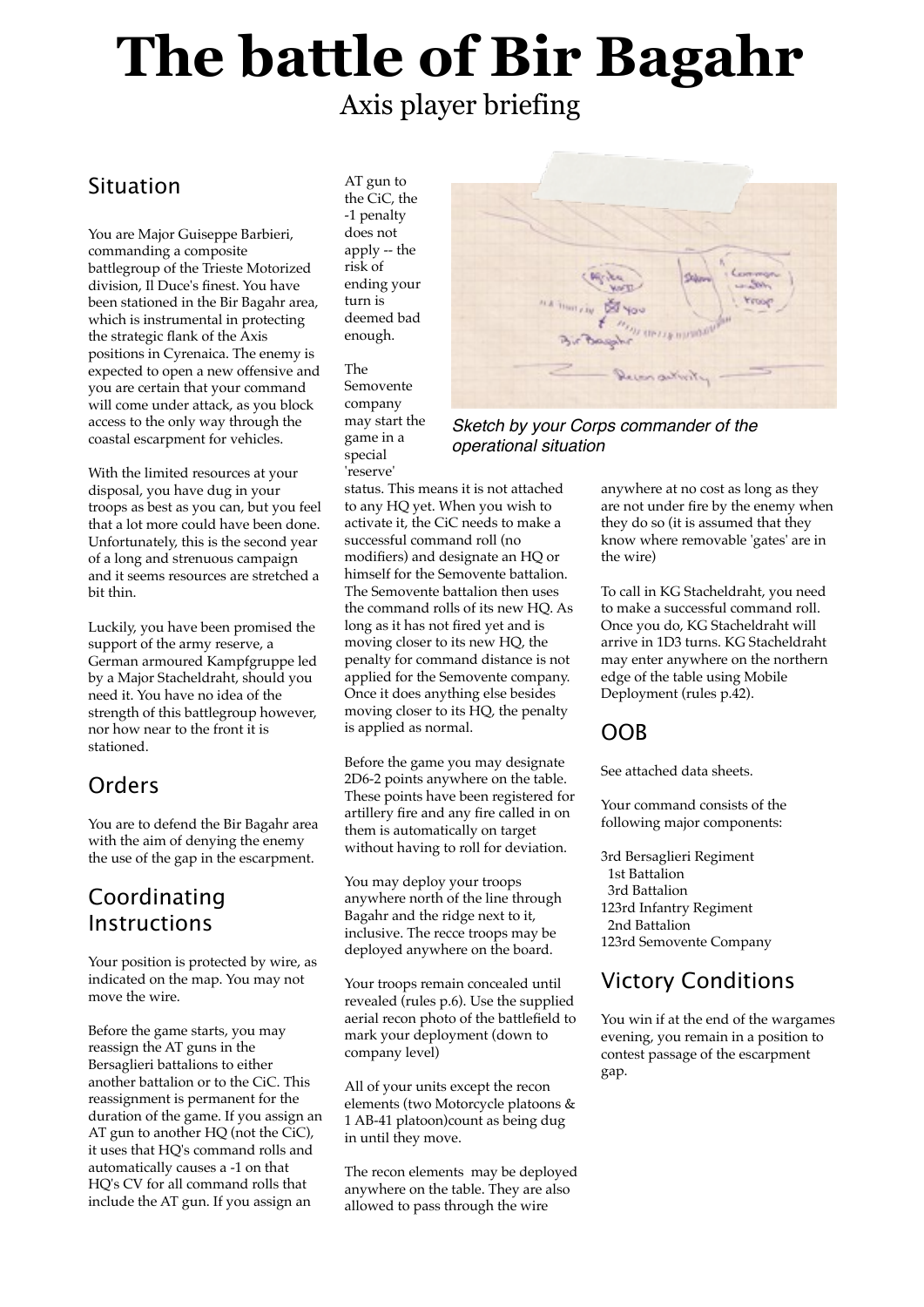| Commanding officer                      |                     |                |                |                          |                |                          |                |                          |
|-----------------------------------------|---------------------|----------------|----------------|--------------------------|----------------|--------------------------|----------------|--------------------------|
| Major Barbieri                          | $CO$ (CV $8$ )      | $\mathbf{1}$   | 60             | $\overline{\phantom{0}}$ | 3/30           | $\overline{\phantom{a}}$ | 6              | 6                        |
|                                         |                     |                |                |                          |                |                          |                |                          |
| 3rd Bersaglieri Regiment, 1st battalion |                     |                |                |                          |                |                          |                |                          |
|                                         | HQ (CV 7)           | $\mathbf{1}$   | 40             | $\frac{1}{2}$            | 2/30           | $\overline{a}$           | 4              | 6                        |
| Company 1                               | Infantry            | 3              | 10             | $\overline{\phantom{0}}$ | 3/30           | 4                        | 6              |                          |
| Company 2                               | Infantry            | 3              | 10             | $\overline{a}$           | 3/30           | 4                        | 6              |                          |
| AT Company                              | 47mm AT gun         | $\overline{2}$ | 10             | 2/50                     | 1/60           | $\overline{2}$           | 5              | $\overline{\phantom{0}}$ |
|                                         |                     |                |                |                          |                |                          |                |                          |
| 3rd Bersaglieri Regiment, 3rd battalion |                     |                |                |                          |                |                          |                |                          |
|                                         | HQ (CV 7)           | $\mathbf{1}$   | 40             | $\overline{a}$           | 2/30           | $\frac{1}{2}$            | 4              | 6                        |
| Company 1                               | Infantry            | 3              | 10             | $\overline{\phantom{0}}$ | 3/30           | 4                        | 6              |                          |
| Company 2                               | Infantry            | 3              | 10             | $\overline{a}$           | 3/30           | $\overline{4}$           | 6              |                          |
| AT Company                              | 47mm AT gun         | $\overline{2}$ | 10             | 2/50                     | 1/60           | $\overline{2}$           | 5              |                          |
|                                         |                     |                |                |                          |                |                          |                |                          |
| 123rd Infantry Regiment, 2nd Battalion  |                     |                |                |                          |                |                          |                |                          |
|                                         | HQ (CV 7)           | $\mathbf{1}$   | 40             | $\overline{a}$           | 2/30           | $\overline{a}$           | 4              | 6                        |
| Company 1                               | Infantry            | 3              | 10             | $\overline{\phantom{m}}$ | 3/30           | $\overline{4}$           | 6              |                          |
| Company 2                               | Infantry            | 3              | 10             | $\overline{a}$           | 3/30           | $\overline{\mathbf{4}}$  | 6              |                          |
| Company 3                               | Infantry            | 3              | 10             | $\overline{a}$           | 3/30           | $\overline{4}$           | 6              |                          |
| Support                                 | 81mm mortar         | $\mathbf{1}$   | 10             | 3/120                    | 3/120          | $\overline{2}$           | 5              |                          |
|                                         | <b>MMG</b>          | $\mathbf{1}$   | 10             | $\overline{\phantom{0}}$ | 3/60           | $\overline{2}$           | 5              |                          |
|                                         |                     |                |                |                          |                |                          |                |                          |
|                                         |                     |                |                |                          |                |                          |                |                          |
| Attachments                             |                     |                |                |                          |                |                          |                |                          |
| Semovente company                       | Semovente 47        | 3              | 20             | 2/50                     | 1/60           | 3                        | $\mathfrak{Z}$ | 6                        |
| Recon                                   | AB/41 Armored car   | $\mathbf{1}$   | 20             | 1/30                     | 1/60           | $\overline{2}$           | 3              | 6                        |
|                                         | Motorcycle Infantry | $\overline{2}$ | 25             | $\overline{\phantom{0}}$ | 3/30           | 4                        | $\mathfrak{Z}$ | $\overline{\phantom{0}}$ |
|                                         |                     |                |                |                          |                |                          |                |                          |
| Divisional artillery                    |                     |                |                |                          |                |                          |                |                          |
| Observer                                | FAO (CV 6)          | 1              | 40             | $\overline{a}$           | $\overline{a}$ | $\overline{a}$           | 4              | 6                        |
| Battery 1 (off table)                   | 100mm artillery     | 3              | $\overline{a}$ | 3                        | 3              |                          | 3              |                          |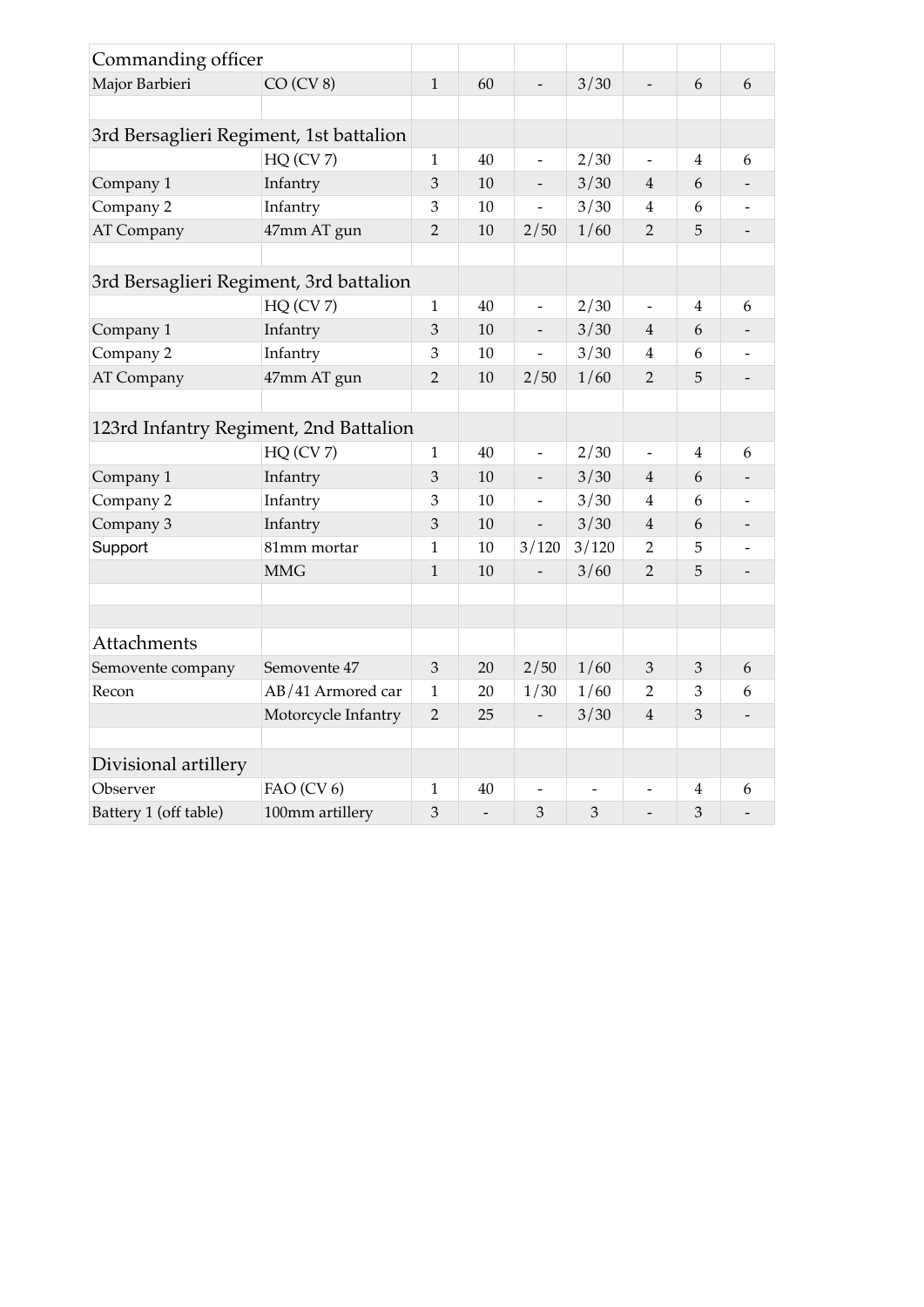| Commanding officer      |           |                |    |                          |      |                          |                |   |
|-------------------------|-----------|----------------|----|--------------------------|------|--------------------------|----------------|---|
| Major Stacheldraht      | HQ (CV 8) | $\mathbf{1}$   | 60 | $\overline{\phantom{a}}$ | 3/30 | $\overline{\phantom{a}}$ | 6              | 6 |
|                         |           |                |    |                          |      |                          |                |   |
| Tank Battalion (-)      |           |                |    |                          |      |                          |                |   |
| Medium company          | $PZ$ III  | 2              | 20 | 2/50                     | 2/60 | 3                        | $\overline{4}$ | 6 |
| Heavy company           | PZIV      | $\overline{2}$ | 20 | 2/40                     | 3/80 | 3                        | 4              | 5 |
|                         |           |                |    |                          |      |                          |                |   |
| Panzergrenadier Company |           |                |    |                          |      |                          |                |   |
|                         | Infantry  | 3              | 10 | $\overline{\phantom{a}}$ | 3/30 | $\overline{4}$           | 6              |   |
|                         | Halftrack | 3              | 25 | $\qquad \qquad -$        | 1/40 | $\overline{2}$           | 3              | 6 |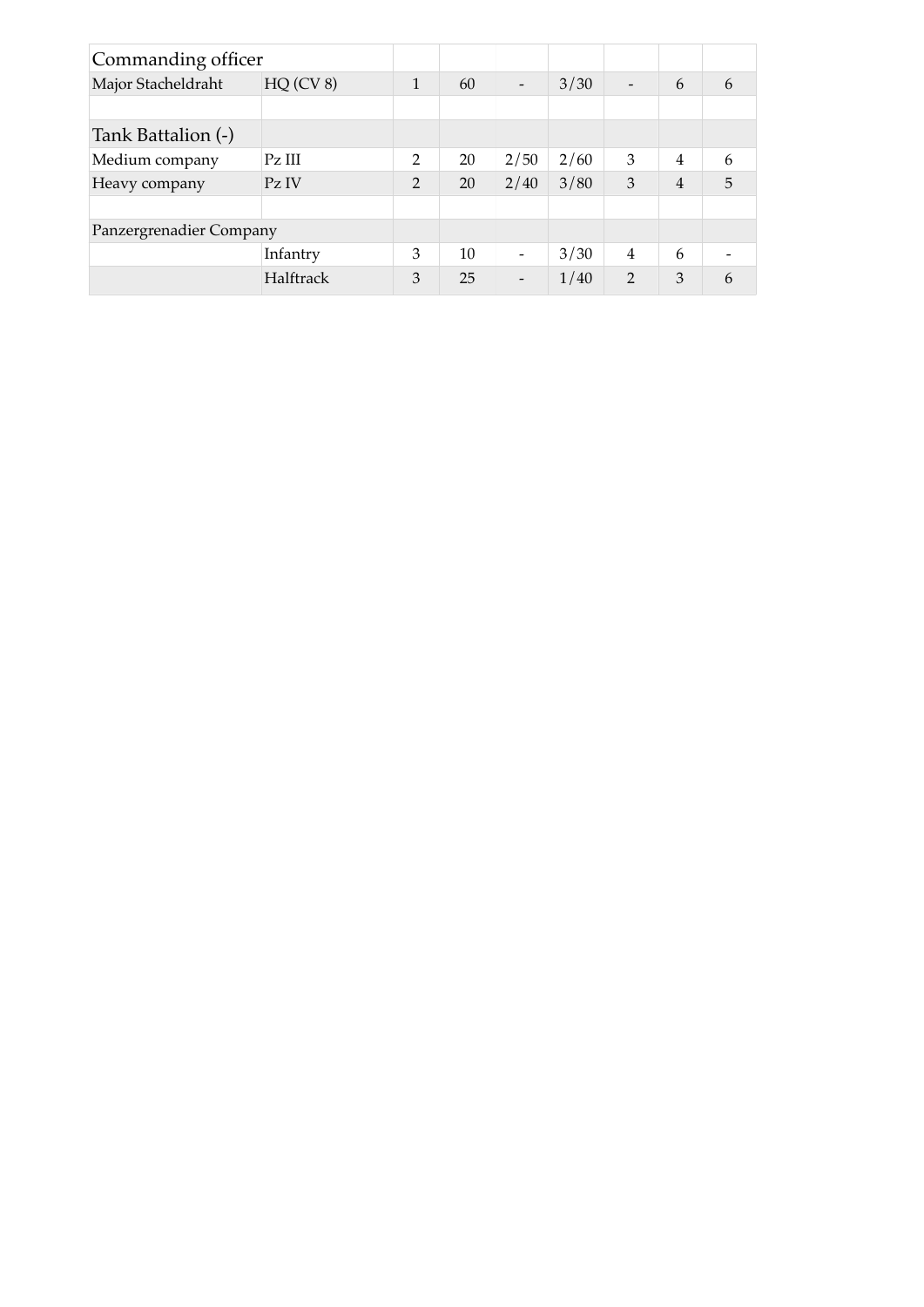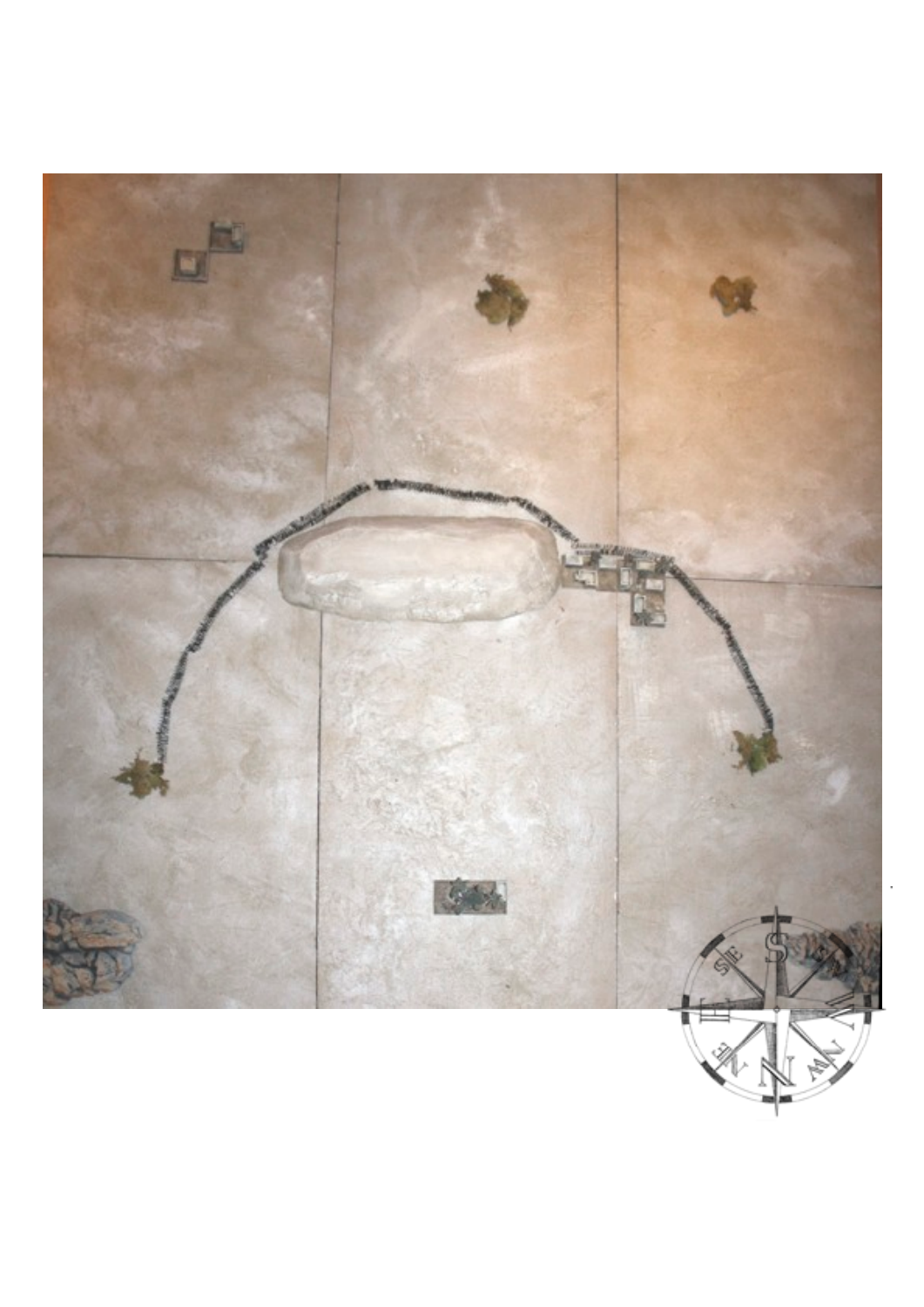# **The battle of Bir Bagahr**

Commonwealth player briefing

#### Situation

You are Brigadier General Sir Alfred Count Boddington-Bass. You have been given command of a battlegroup composed of troops of 7th Armoured Division and 22nd Guards brigade and have been given the honour of being the vanguard of XXX Corps in its latest attack against the Axis troops in Cyrenaica.

While XIII corps will attack the enemy frontally along the coast, XXX corps will swing out into the desert and outflank the enemy far to the west of the front line positions.

The initial focal point for XXX corps' attack is Lonely Ridge and the village of Bir Bagahr which dominate the approach to a gap in the escarpment which when forced will enable XXX Corps to debouch onto the plain behind the Axis line and force the Axis troops out of their position.

Your command has been given the task to open this gap for the rest of XXX Corps.

## Orders

You are to defeat Axis troops in the area Bir Bagahr and establish a open the passage through the escarpment behind.



*Sketch by your Corps commander of the operational situation*

### Coordinating **Instructions**

Your troops enter the southern edge of the table using mobile deployment rules. One of your tank battalions (your choice) may use flank deployment to enter the table on the east or west edges, up to the line formed by Bir Bagahr and the neighbouring ridge. (see Flank Deployment rules on p. 42)

Your artillery assets and air sorties must be preplanned before the start of the game. You can use the



provided aerial recon photograph to plan these. Write a note listing: asset, turn of fire, location of fire and number of guns firing on that shoot.

### Enemy situation

According to Corps G2, the area is held by elements of the Italian Trieste Motorized Division in regiment strength at most. No German elements have been identified in the area.

### OOB

See attached data sheets.

Your command consists of the following major elements:

22nd Guards Brigade 3rd battalion, Coldstream Guards 9th battalion Rifle brigade

2nd Royal Gloucestershire Hussars 8th Hussars

## Victory objectives

At the end of the wargame evening, you will be judged the winner if you have clear control of the gap in the escarpment and there are no significant enemy elements remaining in the Bir Bagahr area.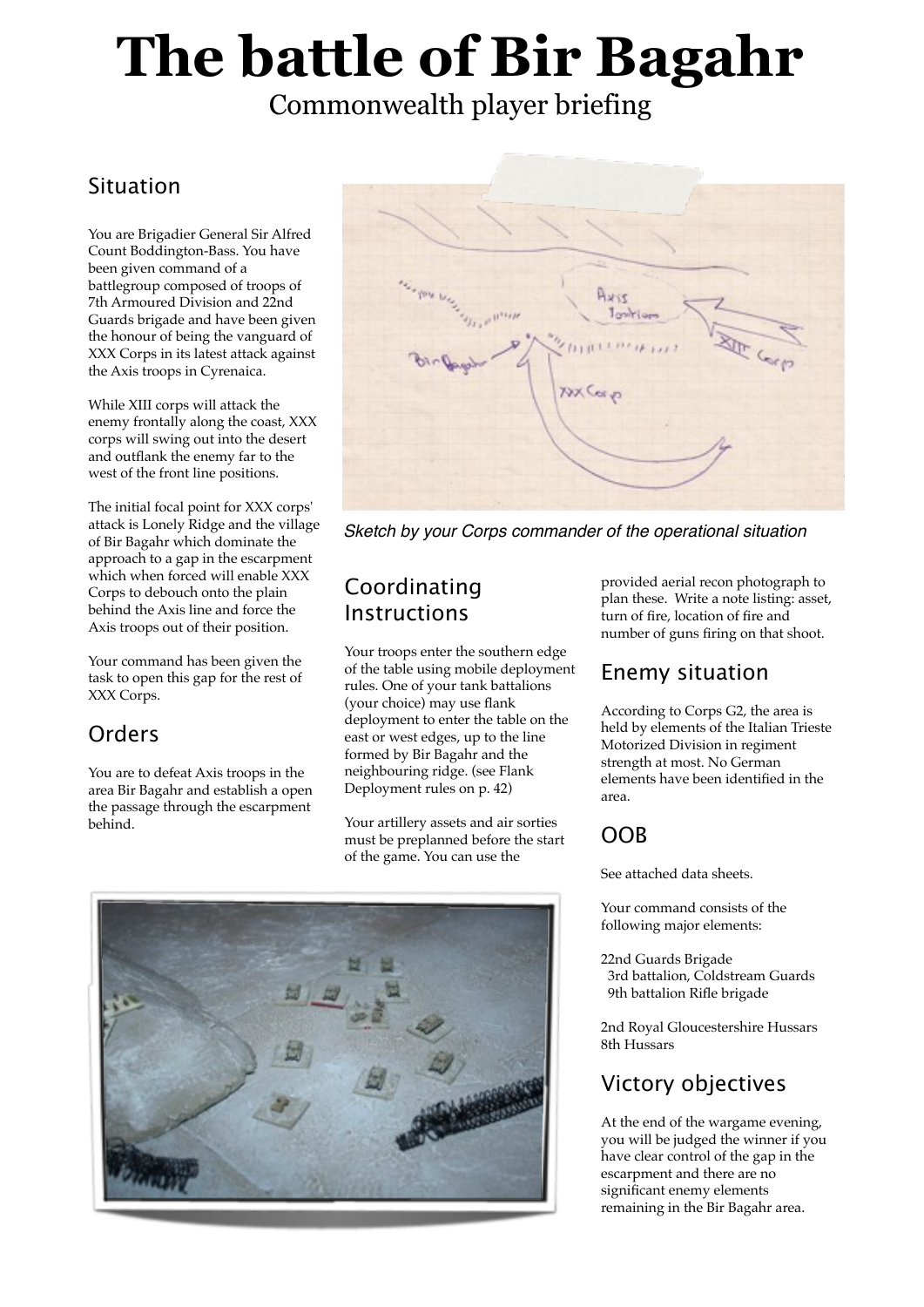| Commanding officer                      |                        |                             |                          |                          |                          |                          |                |   |
|-----------------------------------------|------------------------|-----------------------------|--------------------------|--------------------------|--------------------------|--------------------------|----------------|---|
| <b>General Count</b><br>Boddington-Bass | CO (CV 9)              | $\mathbf{1}$                | 60                       | $\overline{\phantom{a}}$ | 3/30                     | $\frac{1}{2}$            | 6              | 6 |
|                                         |                        |                             |                          |                          |                          |                          |                |   |
| 3rd Battalion, Coldstream Guards        |                        |                             |                          |                          |                          |                          |                |   |
| <b>Battalion HQ</b>                     | $HQ$ (CV $8)$          | $\mathbf{1}$                | 40                       | $\frac{1}{2}$            | 2/30                     | $\overline{\phantom{0}}$ | 4              | 6 |
|                                         | 3" mortar              | $\mathbf{1}$                | 10                       | 2/80                     | 2/80                     | $\overline{2}$           | $\overline{5}$ |   |
| Company 1                               | Infantry               | $\overline{2}$              | 10                       |                          | 3/30                     | $\overline{4}$           | 6              |   |
|                                         | <b>HMG</b>             | $\mathbf{1}$                | 10                       | $\overline{\phantom{a}}$ | 3/60                     | 2                        | 5              |   |
|                                         | Carrier platoon        | $\mathbf{1}$                | 20                       | 1/20                     | 3/30                     | $\overline{2}$           | 3              | 6 |
| Company 2                               | Infantry               | $\overline{2}$              | 10                       | $\overline{\phantom{a}}$ | 3/30                     | $\overline{4}$           | 6              |   |
|                                         | <b>HMG</b>             | $\mathbf{1}$                | 10                       | $\frac{1}{2}$            | 3/60                     | $\overline{2}$           | 5              |   |
|                                         | Carrier platoon        | $\mathbf{1}$                | 20                       | 1/20                     | 3/30                     | $\overline{2}$           | 3              | 6 |
| Company 3                               | Infantry               | $\overline{2}$              | 10                       |                          | 3/30                     | 4                        | 6              |   |
|                                         | <b>HMG</b>             | $\mathbf{1}$                | 10                       | $\overline{\phantom{m}}$ | 3/60                     | $\overline{2}$           | $\overline{5}$ |   |
|                                         | Carrier platoon        | $\mathbf{1}$                | 20                       | 1/20                     | 3/30                     | $\overline{2}$           | 3              | 6 |
| AT Company                              | 2pdr                   | $\overline{2}$              | 5                        | 2/50                     | $\overline{\phantom{m}}$ | $\overline{2}$           | 5              |   |
|                                         |                        |                             |                          |                          |                          |                          |                |   |
| 9th Battalion, The Rifle Brigade        |                        |                             |                          |                          |                          |                          |                |   |
| <b>Battalion HQ</b>                     | HQ (CV 8)              | $\mathbf{1}$                | 40                       | $\overline{a}$           | 2/30                     | $\overline{\phantom{0}}$ | $\overline{4}$ | 6 |
|                                         | 3" mortar              | $\mathbf{1}$                | 10                       | 2/80                     | 2/80                     | 2                        | 5              |   |
|                                         | <b>HMG</b>             | 1                           | 10                       | $\frac{1}{2}$            | 3/60                     | $\overline{2}$           | 5              |   |
| Company 1                               | Infantry               | 3                           | 10                       | $\overline{\phantom{a}}$ | 3/30                     | $\overline{4}$           | 6              |   |
| Company 2                               | Infantry               | 3                           | 10                       | $\overline{\phantom{0}}$ | 3/30                     | $\overline{4}$           | 6              |   |
| Company 3                               | Infantry               | 3                           | 10                       | $\overline{a}$           | 3/30                     | $\overline{4}$           | 6              |   |
| AT Company                              | 2pdr                   | $\overline{2}$              | 5                        | 2/50                     |                          | 2                        | 5              |   |
|                                         |                        |                             |                          |                          |                          |                          |                |   |
|                                         |                        |                             |                          |                          |                          |                          |                |   |
|                                         |                        |                             |                          |                          |                          |                          |                |   |
| 2nd Royal Gloucestershire Hussars       |                        |                             |                          |                          |                          |                          |                |   |
|                                         | HQ (CV 8)              | $\mathbf{1}$                | 40                       | $\overline{\phantom{a}}$ | 2/30                     | $\frac{1}{2}$            | $\overline{4}$ | 6 |
| Troop 1                                 | Crusader II tank       | 3                           | 25                       | 2/50                     | 1/40                     | $\mathfrak{Z}$           | $\overline{4}$ | 6 |
| Troop 2                                 | Crusader II tank       | $\mathfrak{Z}$              | 25                       | 2/50                     | 1/40                     | $\mathfrak{Z}$           | $\overline{4}$ | 6 |
| Troop 3                                 | Crusader II tank       | 3                           | 25                       | 2/50                     | 1/40                     | 3                        | $\overline{4}$ | 6 |
|                                         |                        |                             |                          |                          |                          |                          |                |   |
|                                         |                        |                             |                          |                          |                          |                          |                |   |
| 8th Hussars                             |                        |                             |                          |                          |                          |                          |                |   |
|                                         | HQ (CV 8)              | $\mathbf{1}$                | 40                       | $\overline{\phantom{0}}$ | 2/30                     | $\frac{1}{2}$            | $\overline{4}$ | 6 |
| Troop 1                                 | Honey tank             | 3                           | 25                       | 2/40                     | 1/40                     | $\overline{2}$           | 3              | 6 |
| Troop 2                                 | Honey tank             | $\ensuremath{\mathfrak{Z}}$ | 25                       | 2/40                     | 1/40                     | $\overline{2}$           | $\mathfrak{Z}$ | 6 |
| Troop 3                                 | Honey tank             | 3                           | 25                       | 2/40                     | 1/40                     | $\overline{2}$           | $\mathfrak{Z}$ | 6 |
|                                         |                        |                             |                          |                          |                          |                          |                |   |
|                                         |                        |                             |                          |                          |                          |                          |                |   |
| Divisional artillery                    |                        |                             |                          |                          |                          |                          |                |   |
| Observer                                | FAO (CV 8)             | $\mathbf{1}$                | 40                       | $\overline{\phantom{a}}$ | $\overline{\phantom{a}}$ | $\overline{\phantom{0}}$ | $\overline{4}$ | 6 |
| Field battery                           | 25 pdr field artillery | $\mathfrak{Z}$              | $\overline{\phantom{a}}$ | $\mathfrak{Z}$           | $\mathfrak{Z}$           | $\overline{\phantom{m}}$ | $\overline{4}$ |   |
| Medium battery                          | 6" artillery           | 3                           | $\frac{1}{2}$            | $\overline{4}$           | $\overline{4}$           | $\overline{a}$           | 3              |   |
|                                         | <b>HE</b> Assets       | 12                          |                          |                          |                          |                          |                |   |
|                                         | Smoke assets           | 6                           |                          |                          |                          |                          |                |   |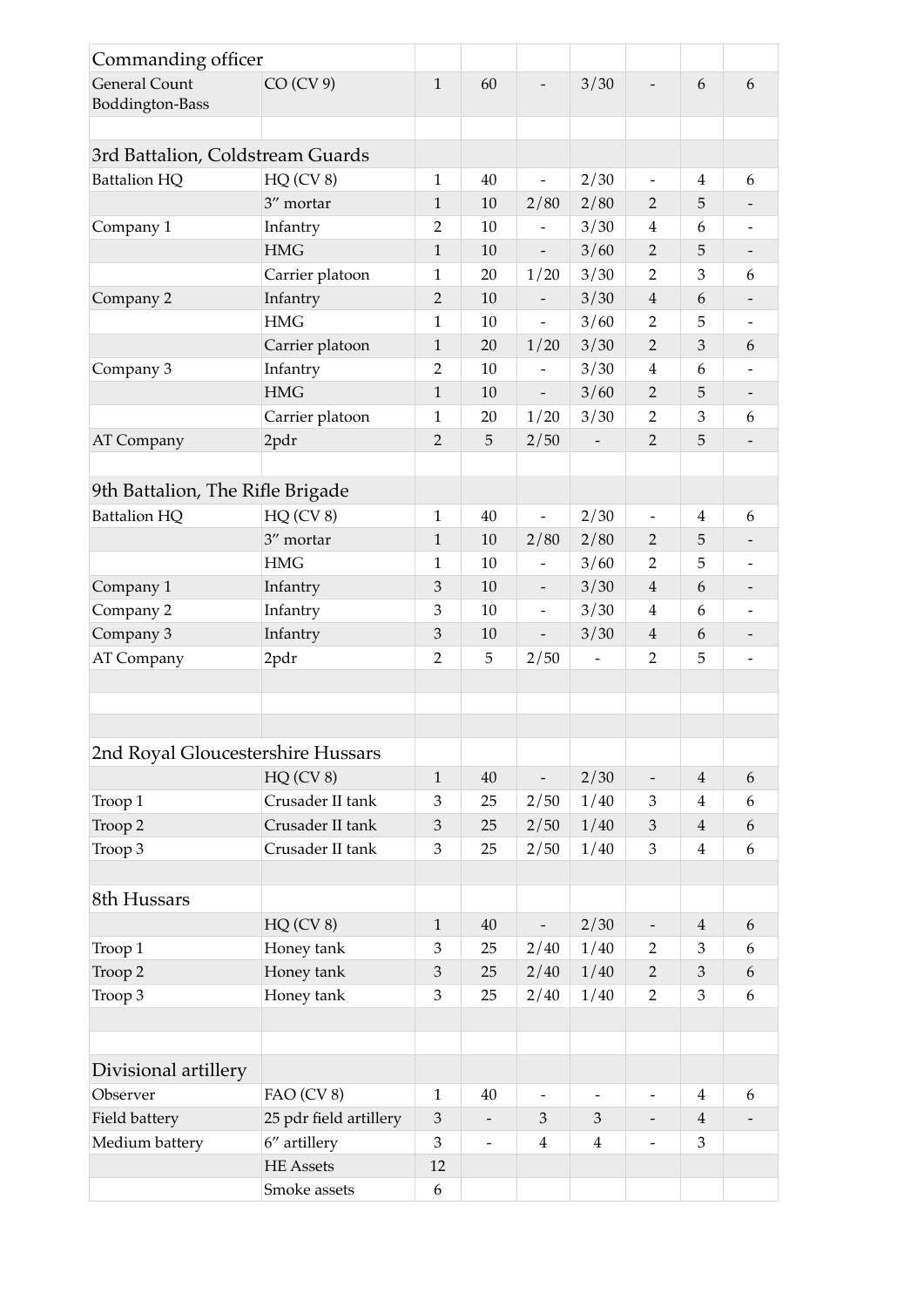| RAF 123rd Squadron    |                   |   |                          |                          |      |   |   |   |
|-----------------------|-------------------|---|--------------------------|--------------------------|------|---|---|---|
| Air Controller        | FAC (CV 7)        |   | 40                       | $\overline{\phantom{0}}$ |      |   | 4 | 6 |
|                       | Hurricane         |   | $\overline{\phantom{a}}$ | $\overline{4}$           | 4    |   | 4 |   |
|                       | Sorties           | 4 |                          |                          |      |   |   |   |
|                       |                   |   |                          |                          |      |   |   |   |
| King's Dragoon Guards |                   |   |                          |                          |      |   |   |   |
| Recce                 | Marmon-Herrington | 3 | 20                       | 1/20                     | 1/40 | 2 | 3 | h |